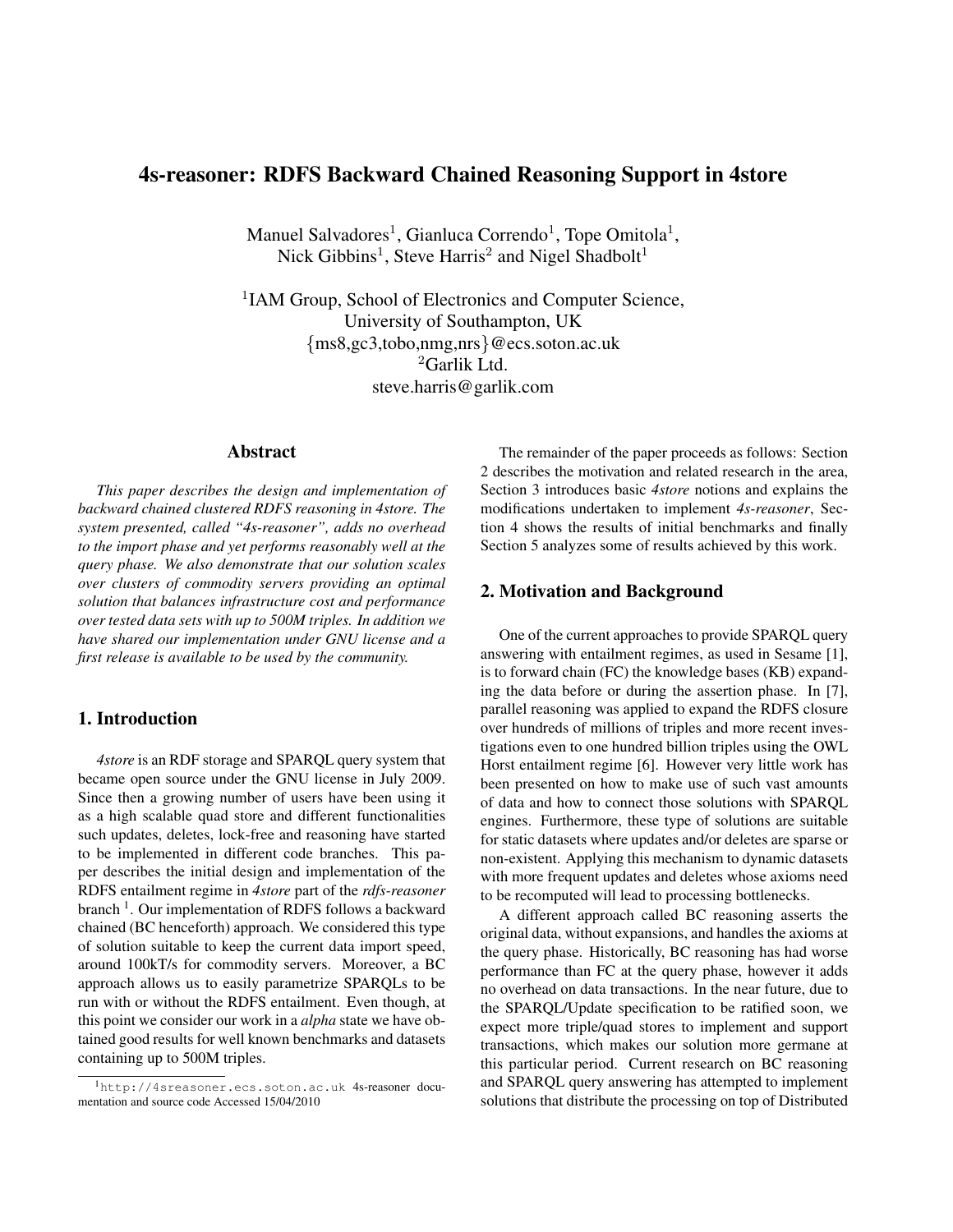Hash Tables and using p2p techniques [4]. To date such solutions have not reached the community tools and recent investigations have concluded that due to load balancing issues they cannot scale [5].

*4s-reasoner* is attempting to make new grounds in BC reasoning exploiting a clustered RDF store and as shown in the following sections our solution scales up to hundreds of millions of triples.

# 3. Design and Implementation

#### 3.1. 4store basics

4store distributes the data in non-overlapping segments. These segments are identified by an integer and the allocation strategy is a simple *mod* operation such that:

segment = rid(subject) mod segments

RIDs are 64-bit integers that either represent URIs, Literals or Blank Nodes, and an RID is made up of UMAC-64 hash function. As a quad store 4store represents its RDF together with the model/graph they belong to. The segments contain the following indexes:

- One index per-predicate that contains two radix tries, the keys for these tries are the subject or the object. The tree node data points to the quad.
- One index to store the models. This index is a hash table where the key is the model RID and the elements a list of triples (the list of triples held by a model on a given segment).

The data segments are allocated in *Storage Nodes* and the query engine in a *Processing Node*. The query engine accesses the data remotely via sending TCP/IP messages to Storage Nodes. It also decomposes a SPARQL query into its algebra and for each quad pattern requests a *bind* operation against all the segments<sup>2</sup>. The bind operation returns  $Q_s$  which is a set of quads of the form  $(m, s, p, o)$ , in a given segment *s*, and given multiset <*M, S, P, O*> such that:

$$
\{(m, s, p, o) \in Q_s : m \in M \lor M = \emptyset, s \in S \lor S = \emptyset, p \in P \lor P = \emptyset, o \in O \lor O = \emptyset\}
$$

The quads returned by each segment are projected to produce a multiset of n-tuples where *n* is the number of quadparts to be extracted. The n-tuples multiset is handled by the query engine that in essence follow a Relational Algebra computation to return the query final resultset.

### 3.2. bind' and 4s-reasoner extensions

In  $bind'$  we modify the binding function making it RDFS-aware. Our modifications to the 4store architecture are shown in Figure 1 for a hypothetical 2 storage-node deployment.



**Figure 1. 4s-reasoner architecture**

The new components are:

- A new entity called *Reasoner Node*. This entity gathers all RDFS statements from all the storage nodes and keeps a synchronized copy of such information accessible to the *bind'* in all the segments. After every import, update or delete this process extracts the new set of RDFS statements in the KB and sends it to the Storage Nodes. Even for large KBs this synchronization is fast because RDFS statements are a very small proportion of the dataset.
- A new bind function *bind'* that matches the quads not just taking into account the explicit knowledge but also the extensions from the RDFS semantics. *bind'* is depicted in detail in Section 3.3.

### 3.3. bind' and RDFS Semantics

The original 4store bind operation has been modified so as to follow the RDFS semantics. The current version of *4s-reasoner* implements rule entailments related to *rdfs:subClassOf*, *rdfs:subPropertyOf*, *rdfs:domain* and *rdfs:range*. These semantics include the rules *rdfs2*, *rdfs3*, *rdfs5*, *rdfs7*, *rdfs9*, *rdfs11*, *ext1*, *ext2*, *ext3* and *ext4* (see section 7.3 in [3]). Our solution is an implementation of the RDFS semantics for the selected rules that can decomposed in the phases described in Figure 2.

 $2$ In 4store there are query optimisations that avoid requesting all the segments and binds are just targeted to where the quads are known to be held (see section 8 [2])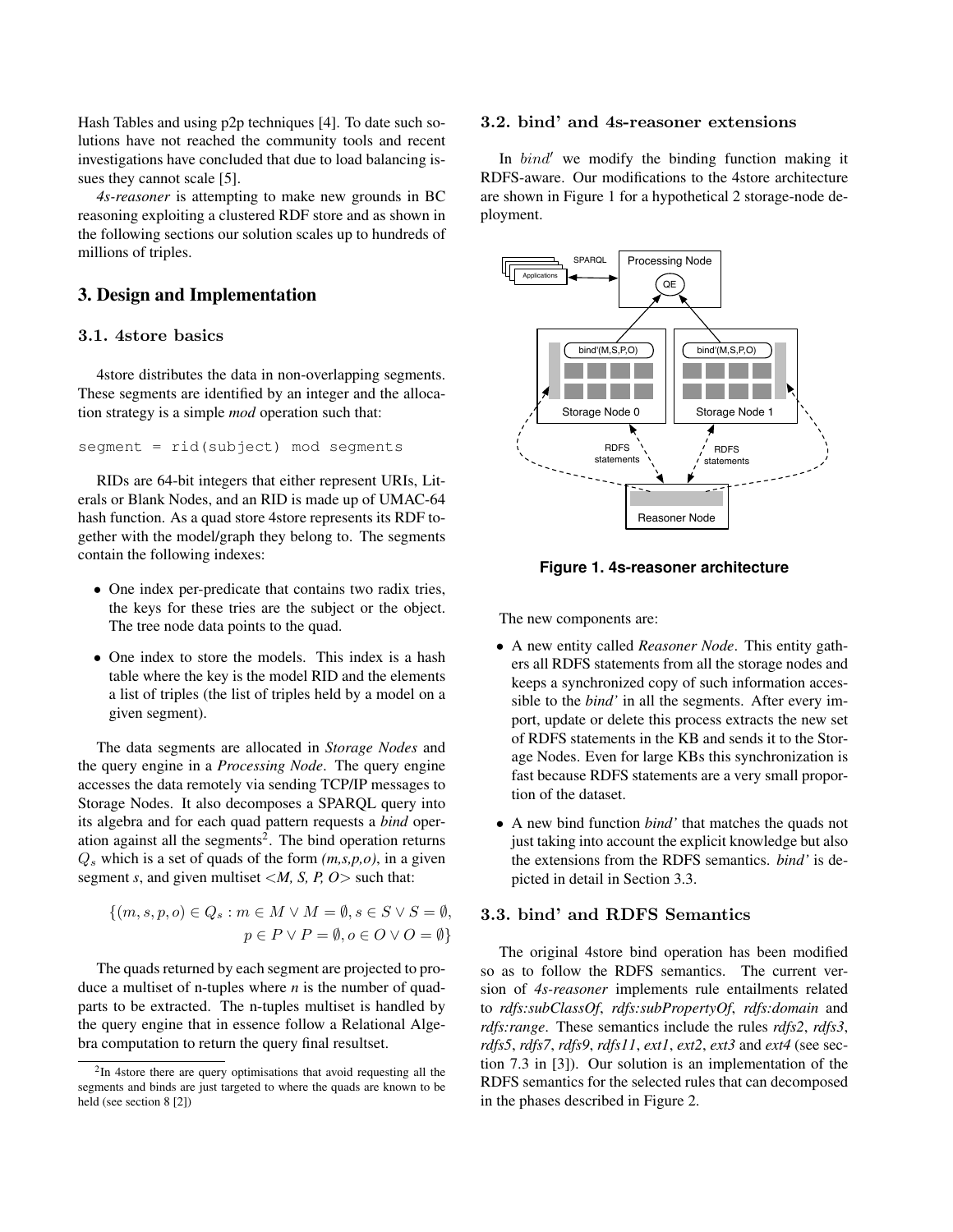

**Figure 2. Bind' processing**

- $\textit{rdf}\textit{s}_{\textit{expand}}(\textit{seg}, \textit{KB})$ : Expands the segment quads to generate the *rdf:type* for *rdfs:range* and *rdfs:domain* (rules *rdfs2* and *rdfs3*) only when *rdf:type* is part of P. The union of  $\text{rdf}s_{expand}(seg,KB)$  with the initial segment seg produces seg'.
- $Q_{seg'}$ : Gets the closured match following rules: *rdfs5*, *rdfs7*, *rdfs9*, *rdfs11*. Since this evaluation is match against seg<sup>'</sup> the Extensional Entailment Rules: ext1, *ext2*, *ext3* and *ext4* are evaluated as well.
- $bind'(Q_{seg'})$ : Expands the solutions if either P or O or both are empty. The same rules as in the  $Q_{seq'}$  phase are applied at this point.

The following formulas describe the semantics tested on each of the phases:

#### Phase 1:

$$
\{(\_,s,type,d) \in rdf s_{expand}(seg, KB_{rdfs}) : (\exists(.,s,p,o) \in seg \land \exists(.,p, domain,d) \in KB_{rdfs}) \lor (\exists(.,p,ens) \in seg \lor \exists(.,p, range,d) \in KB_{rdfs})\}
$$

In Phase 1 *rdfs2* and *rdfs3* are applied if rdf:type is part of  $P$ .  $KB_{rdfs}$  represents the RDFS axioms gathered by the Reasoner Node and replicated in all the segments. In the next phase  $seg'$  is considered to be:  $seg' = seg \cup rdfs_{expand}(seg, KB)$ 

#### Phase 2:

$$
\{(m, s, p, o) \in Q_{seg'} : \nm \in M \vee M = \emptyset, s \in S \vee S \in \emptyset, \np \in closure_p(P) \vee P = \emptyset, \n(p \in P_{rdfs} \wedge o \in closure_o(O)) \vee o \in O \vee O = \emptyset \}
$$

In Phase 2 for the bounded  $P$  and  $O$  the transitive sub-closure of properties and classes are made part of the matching process.  $closure_n(P)$  is the transitive closure of the set of properties  $P$  according to *rdfs5*. Analogously,  $closure_0(O)$  is the closure of subclasses following rule *rdfs11*.  $P_{rdfs}$  is considered to be  $\{subClassOf, type, subPropertyOf\}.$ 

Phase 3:

$$
\begin{aligned} &\{(.,s,p,o)\in \mathit{bind}'(Q_{seg'},\mathit{M},\mathit{S},\mathit{P},\mathit{O}) : \\ & (P\neq\emptyset \ \land \mathit{O}\neq\emptyset \land (.,s,p,o)\in Q_{seg'}) \lor \\ & (P=\emptyset \ \land \mathit{O}\neq\emptyset \land (.,s,p',o)\in Q_{seg'} \land p\in \mathit{closure}'_p(p')) \lor \\ & (P\neq\emptyset \ \land \mathit{O}=\emptyset \land (.,s,p,o')\in Q_{seg'} \land o\in \mathit{closure}'_o(o')) \lor \\ & (P=\emptyset \ \land \mathit{O}=\emptyset \land (.,s,p',o')\in Q_{seg'} \land \\ & p\in \mathit{closure}'_p(p') \land o\in \mathit{closure}'_o(o')) \} \end{aligned}
$$

The last step is to expand  $Q_{seg'}$  if either P or O are empty.  $closure_p'(p')$  are the transitive super properties for a given property  $p'$  and  $closure'_{o}(o')$  are the transitive super classes for a given class  $o'$ . The  $bind'$  expansion described in the formula above expands unbounded  $P$  or  $O$  according to the super properties or super classes respectively.

#### 3.4. Disabling the RDFS Entailments

Disabling the reasoning is important for some type of queries, for instance when drawing a class hierarchy. One of the benefits of BC reasoning is that is trivial to enable/disable the reasoner. With FC reasoning the implementation of such functionality is complex because adds the overhead of tracking which triples are entailed.

In our implementation reasoning can be disabled with the flag *–no-reasoning*<sup>3</sup> in the *4s-query* tool and in the HTTP SPARQL endpoint.

### 4. Evaluation and Benchmark

This work is driven by the idea of enabling 4store with RDFS reasoning without degrading the import phase. In that sense we measured import throughput and benchmarked the query phase for different datasets. Our deployment infrastructure is made of 5 Dell PowerEdge R410, each of them with 4 dual core processors at 2.27GHz, 48G memory and 15k rpm disks. The network connectivity is standard gigabit ethernet. These 5 servers are set up in a 4+1 infrastructure with 1 server dedicated for the Processing Node and the Reasoner Node and the other 4 set up as Storage Nodes. We have evaluated KBs of 32 and 64 segments therefore 8 and 16 segments per server respectively. The benchmark presented in this paper measures the performance of *4s-reasoner* for *rdfs:subClassOf* and *rdfs:subPropertyOf* semantics. To test them two different datasets where selected:

 $\bullet$  The Barton dataset<sup>4</sup> that contains around 80M triples contains *rdfs:subClassOf* and *rdfs:subPropertyOf* axioms. It is a suitable dataset for testing due to the

<sup>3</sup>http://4sreasoner.ecs.soton.ac.uk 4s-reasoner documentation contains samples of how to use the *-no-reasoner* flag.

<sup>4</sup>http://simile.mit.edu/wiki/Dataset:\_Barton accessed 14/04/2010